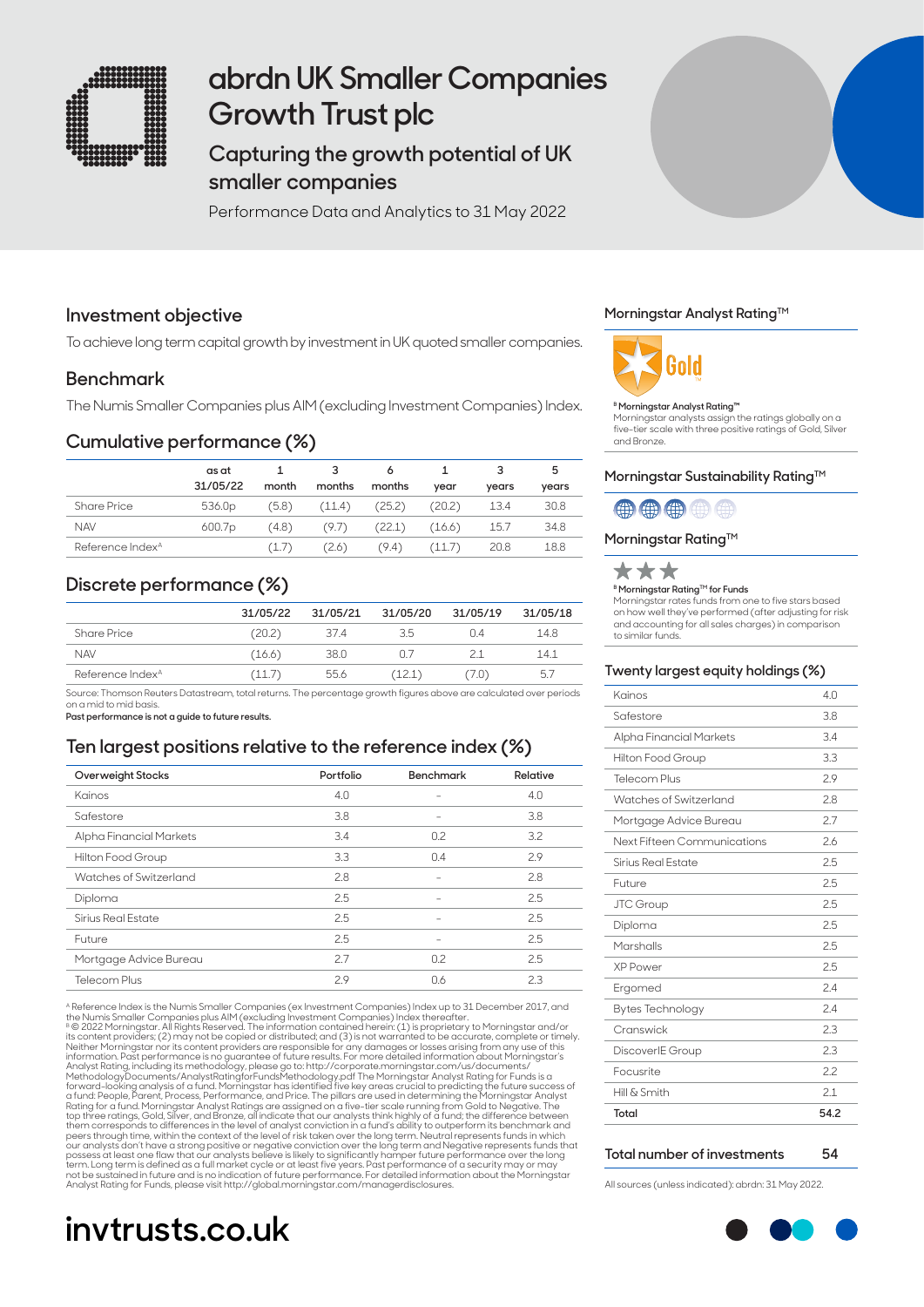# **abrdn UK Smaller Companies Growth Trust plc**

# **(formerly Standard Life UK Smaller Companies Trust)**







## **Fund managers' report**

### **Market Review**

UK stocks fell sharply in the first week of May, following the Bank of England's (BoE) warning on the risk of recession in 2023, with BoE Governor Andrew Bailey stating that the central bank expects a "very sharp slowdown in activity". High inflation prints, ongoing supply-chain issues amid China's strict 'zero-Covid' policy and a second interest-rate hike from the US Federal Reserve pressured equities more generally, with investors fearful that central bank action could push the US and other economies into recession. However, UK stocks rallied towards the end of the month to post a marginal gain, as investors reacted positively to strong earnings from the retail sector. Chancellor Rishi Sunak also announced a £15 billion support package to help households alleviate the cost-of-living crisis. All UK households will receive a £400 energy grant, while low-income households will receive a £650 payment.

The FTSE All-Share Index generated a total return of 0.7%, but the picture is more mixed below this headline figure. Most of the positive performance came from the FTSE 100 Index, which returned 1.1%, as energy and commodity-related companies

### **Fund managers' report continues overleaf**

<sup>c</sup> Reference Index is the Numis Smaller Companies (ex Investment Companies) Index up to 31 December 2017, and<br>the Numis Smaller Companies plus AIM (excluding Investment Companies) Index thereafter.

<sup>p</sup> Net Asset Value including income.<br><sup>E</sup> Expressed as a percentage of average daily net assets for the year ended 30 June 2021. The Ongoing Charges<br>Figure (OCF) is the overall cost shown as a percentage of the value of th the Annual Management Fee and other charges. It does not include any costs associated with buying shares in the<br>Company or the cost of buying and selling stocks within the Company. The OCF can help you compare the annual<br>o

F The 'Active Share' percentage is a measure used to describe what portion of the portfolio's holdings differ from the reference index holdings.

### **Sector allocation (%)**

| Consumer Discretionary    | 254   |
|---------------------------|-------|
| Industrials               | 17.0  |
| Technology                | 14.8  |
| <b>Financial Services</b> | 12.6  |
| Real Estate               | 92    |
| <b>Consumer Staples</b>   | 6.7   |
| Telecommunications        | 50    |
| <b>Basic Materials</b>    | 3.8   |
| Health Care               | 24    |
| Cash                      | 3.1   |
| Total                     | 100.0 |

#### **Key information Calendar**

| Accounts Published        | September     |
|---------------------------|---------------|
| Annual General<br>Meeting | October       |
| Launch Date               | 1993          |
| Dividends Paid            | April/October |
|                           |               |

### **Trust information**

| <b>Fund Manager</b>                                                                                    | Harry Nimmo /<br>Abby Glennie                                                                                                     |
|--------------------------------------------------------------------------------------------------------|-----------------------------------------------------------------------------------------------------------------------------------|
| <b>Gross Assets</b>                                                                                    | £607.2 million                                                                                                                    |
| Borrowing                                                                                              | £40 million                                                                                                                       |
| Market Capitalisation                                                                                  | £506.1 million                                                                                                                    |
| <b>Share Price</b>                                                                                     | 536.0 <sub>p</sub>                                                                                                                |
| Net Asset Value <sup>D</sup>                                                                           | 600.7p                                                                                                                            |
| (Discount)/Premium<br>12 Month High<br>12 Month Low                                                    | $(12.1)\%$<br>$(3.9)$ %<br>$(14.5)\%$                                                                                             |
| Net yield                                                                                              | 14%                                                                                                                               |
| <b>Current Equity Net</b><br>Gearing The levels<br>of gearing and yield<br>change on a daily<br>basis. | 3.7%                                                                                                                              |
| Trust Annual<br>Management Fee                                                                         | 0.85% on Net Assets<br>up to £250m, 0.65%<br>on Net Assets<br>between £250m<br>and £550m and<br>0.55% on Net Assets<br>over £550m |
| Ongoing Charges <sup>E</sup>                                                                           | 0.88%                                                                                                                             |
| <b>Active Share</b>                                                                                    | 91.2%                                                                                                                             |
| percentage <sup>F</sup>                                                                                |                                                                                                                                   |

### **AIFMD Leverage Limits**

| Gross Notional |  |
|----------------|--|
| Commitment     |  |

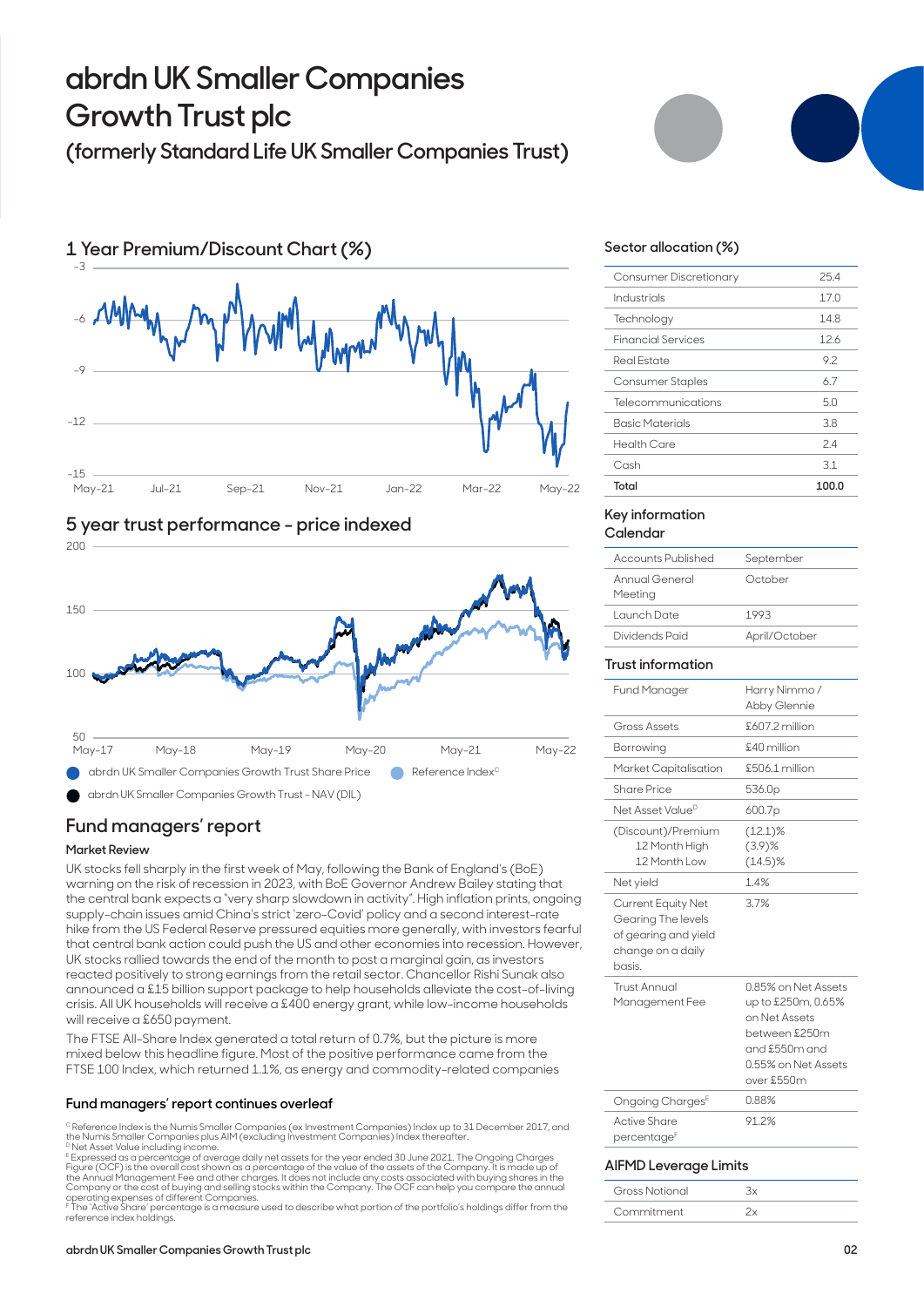# **abrdn UK Smaller Companies Growth Trust plc**

# **(formerly Standard Life UK Smaller Companies Trust)**

## **Fund managers' report - continued**

continued to outperform, whereas the FTSE 250 and FTSE Small-Cap indices fell by 1.1% and -2.1%, respectively.

The BoE hiked interest rates from 0.75% to 1% in May, its highest level for over a decade. The UK's consumer price index surged to 9% in April, a 40-year high, driven by rising electricity and fuel costs. Meanwhile, according to a leading indicator, consumer confidence fell to its lowest level since 2008. Employment data was strong with Britain's jobless rate hitting a 48-year low in the first quarter of 2022.

### **Performance**

The Trust delivered a net asset value total return of -4.8% compared with a -1.7% total return for the Numis Smaller Companies plus AIM (excluding Investment Companies) Index.

Advertiser Next Fifteen delivered a good result that led to further earnings upgrades, but its shares sold off on concerns related to its proposed acquisition of M&C Saatchi. Investors are not fully comfortable with the deal as M&C Saatchi has had its issues in the past. Mortgage Advice Bureau and self-storage provider Safestore also dragged on performance despite a lack of stock-specific news and delivering a positive message in their most recent market updates.

On a more positive note, Auction Technology delivered strong first-half results. Its earnings beat expectations and resulted in mid-single-digit upgrades to consensus estimates. The company raised its full-year revenue guidance to low double digits, but its margin guidance was left unchanged as it plans to invest more in the business. Provider of digital-technology solutions Kainos delivered a strong set of results and provided a confident update on the outlook for the firm. It continues to see healthy demand and is proving adept at diversifying its sources of growth, at the same time as scaling the business and protecting margins. Big Technologies provided a pleasing trading update at its annual general meeting. The firm expects to be able to meet its sales forecast, even without winning new contracts.

### **Activity**

We reduced the Trust's exposure to consumer-facing stocks Hilton, Cranswick, Games Workshop and Watches of Switzerland and lowered our weightings to XP Power, Team 17 and Next Fifteen. We topped up our holdings of Telecom Plus and 4imprint.

### **Outlook**

Recent months have continued to be tricky for equities, especially for growth stocks. However, the most pleasing aspect for us is seeing the continued earnings resilience from the companies in which we are invested. Indeed, we have seen a healthy level of earnings upgrades across our holdings. While this is perhaps not currently being rewarded in the way we think it should be, we believe this will normalise. We are seeing a sharp turn in net upgrades versus downgrades across the market and are pleased to report that the portfolio's holdings are on the right side of this metric.

We are heading towards a tougher economic environment and continued geopolitical instability. In a slower economic environment, or a recession, investors tend to look to quality as a safe haven. This has not been the case so far this year, with investors dismissing quality as a factor. But we have started to see that turn in the last month. With interest rates rising, balance-sheet strength will become increasingly important, and investors will look to well-managed companies, with visible and resilient revenue streams, that can continue to invest in their businesses through tougher periods. With inflationary pressures continuing, having a strong market position which facilitates pricing power is going to be key. Equally important is a strong culture, given the challenges in attracting good employees.

Timing the market, especially in the small and mid-cap space, can be difficult. While many data points show we are at extremes in terms of market moves, both in large versus small caps as well as in growth versus value, there is still a risk that markets will overshoot to the downside. There may need to be a turn in macroeconomic indicators, such as inflation levels or the direction of interest rates, before we see greater levels of risk tolerance. In our view, these are not likely to be near-term developments. Therefore, it is important to remain focused on the long term.

<sup>e</sup>FTSE 250 are mid cap holdings that are above the threshold for Numis Smaller Companies holdings.<br><sup>H</sup> AIM holdings that are not included in the Numis Smaller Companies plus AIM index.

### **Important information overleaf**



### **Composition by market capitalisation (Ex Cash) (%)**

| Total                                                         | 100.0 |
|---------------------------------------------------------------|-------|
| <b>FTSF 100</b>                                               | 1.5   |
| FTSF AIM <sup>H</sup>                                         | 79    |
| <b>FTSF 250<sup>G</sup></b>                                   | 257   |
| Numis Smaller Companies plus<br>AIM (ex investment companies) | 64 9  |

### **Capital structure**

| Ordinary shares | 94.423.173 |
|-----------------|------------|
| Treasury shares | 9.741.249  |

### **Allocation of management fees and finance costs**

| Capital | 15%  |
|---------|------|
| Revenue | つらしょ |

### **Trading details**

| Reuters/Epic/<br>Bloomberg code | AUSC.                            |
|---------------------------------|----------------------------------|
| ISIN code                       | GR0002959582                     |
| Sedol code                      | 0295958                          |
| Stockbrokers                    | <b>WINS Investment</b><br>Trusts |
| Market makers                   | INV. JPMS. NUMS.<br>PEEL, WINS   |

# **i**

### **Factsheet**

Receive the factsheet by email as soon as it is available by registering at www.invtrusts.co.uk/#signup [www.abrdnuksmallercompanies](http://www.abrdnuksmallercompaniesgrowthtrust.co.uk)  [growthtrust.co.uk](http://www.abrdnuksmallercompaniesgrowthtrust.co.uk)

## R,

### **Contact**

**Private investors**  0808 500 4000

### **Institutional investors**

InvestmentTrustInvestorRelations-UK@ abrdn.com

+44 (0)20 7463 5971 +44 (0)131 222 1863